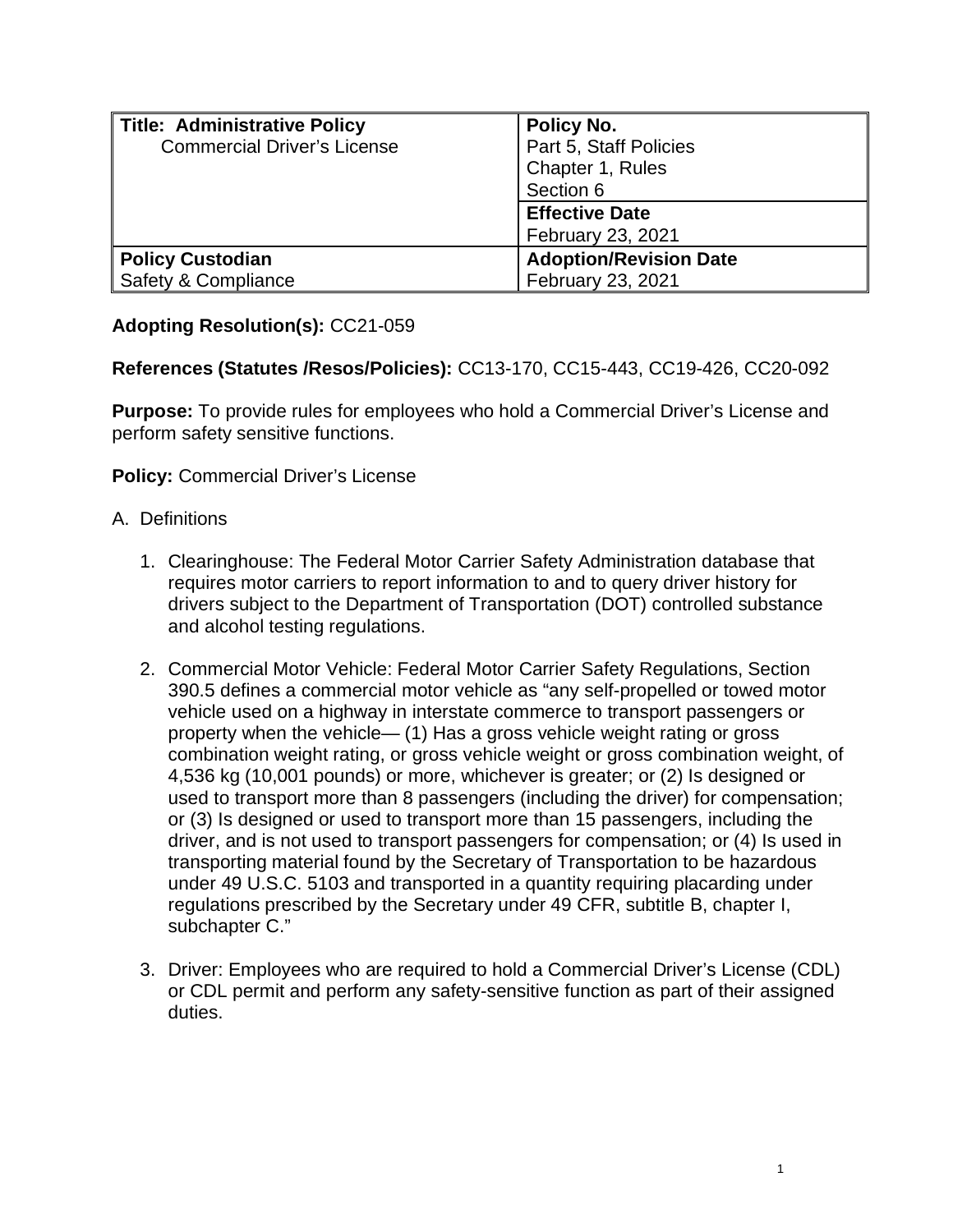- 4. Safety-sensitive function: Federal Motor Carrier Safety Regulations, Section 382.[1](#page-1-0)07 states that safety-sensitive functions include all time<sup>1</sup>:
	- at a motor carrier or shipper plant, terminal, facility, or other property, or on any public property, waiting to be dispatched, unless the driver has been relieved from duty by the motor carrier;
	- inspecting equipment or otherwise inspecting, servicing, or conditioning any commercial motor vehicle at any time;
	- spent at the driving controls of a commercial motor vehicle in operation;
	- other than driving time, in or upon any commercial motor vehicle except time resting in a sleeper berth;
	- loading or unloading a vehicle, supervising, or assisting in the loading or unloading, attending a vehicle being loaded or unloaded, remaining in readiness to operate the vehicle, or in giving or receiving receipts for shipments loaded or unloaded; and
	- repairing, obtaining assistance, or remaining in attendance upon a disabled vehicle.
- B. Applicability
	- 1. This Policy shall apply to all Departments/Divisions that report to the Board of County Commissioners, Elected Officials Offices and Appointed Officials Offices.
	- 2. All employees who are required to hold a CDL or a CDL permit and perform any safety-sensitive function as part of their assigned duties are subject to this policy and all applicable state and federal laws and regulations. Such employees are referred to as Drivers under this policy. Employees subject to this policy are also subject to the Jefferson County Personnel Rules and the Policy and Procedure Manuals.
- C. Driver Requirements
	- 1. All Drivers must have a valid driver's license for a minimum of two consecutive years immediately preceding employment.
	- 2. All Drivers must have registered with the Federal Motor Carrier Safety Administration (FMCSA) Clearinghouse. All Drivers must consent to a Pre-Hire query within Clearinghouse and must be shown to be eligible to drive a commercial motor vehicle before performing a safety sensitive function. All Drivers must consent to an annual Clearinghouse query. All Drivers must grant consent for all queries within Clearinghouse during employment. Refusal to

<span id="page-1-0"></span> $1$  All time means from the time a driver begins to work or is required to be in readiness to work until the time he/she is relieved from work and all responsibility for performing work.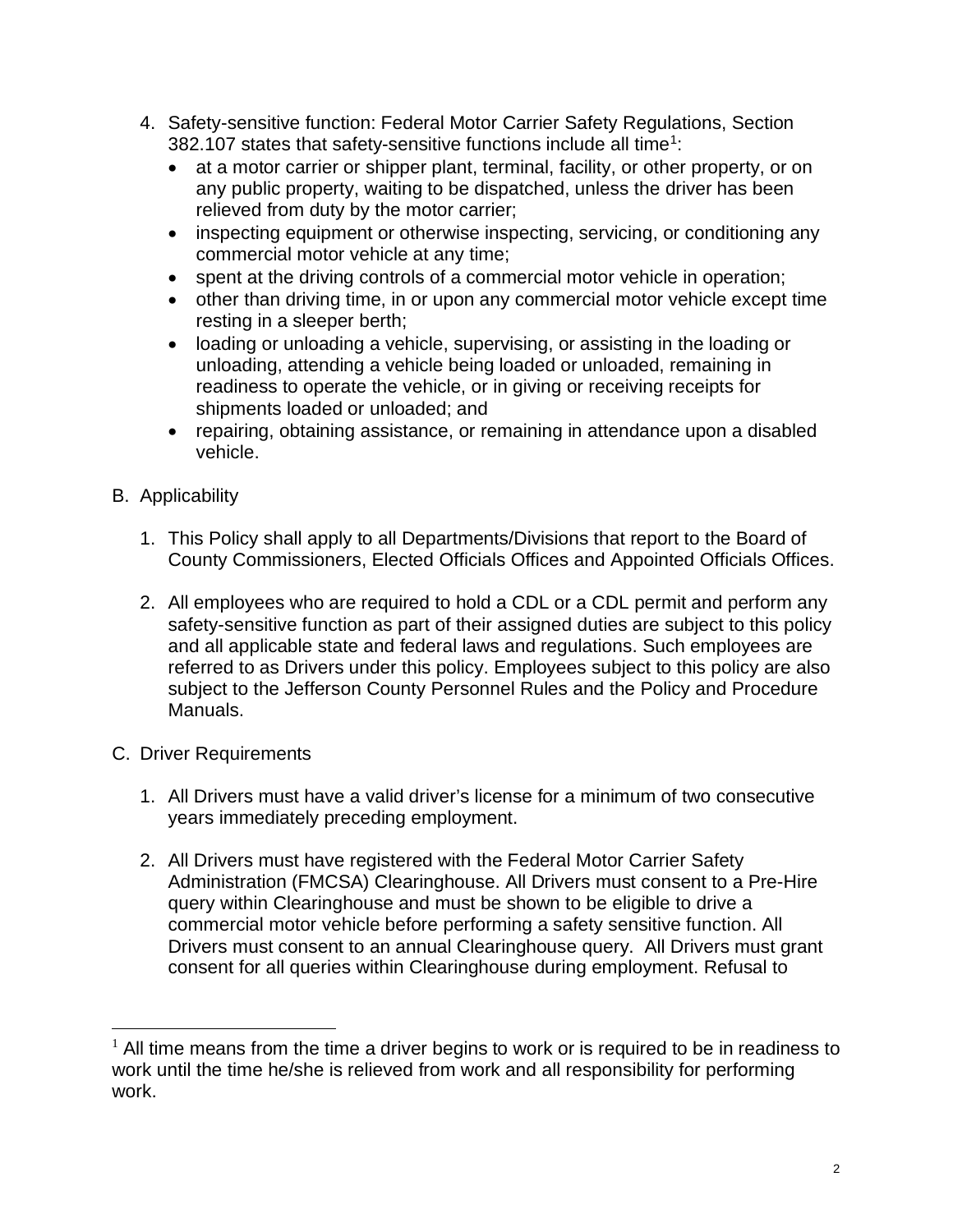provide consent is considered the same as refusal to take a drug and alcohol test.

- 3. All employees who hold a CDL, drive a DOT registered vehicle must submit to drug and alcohol testing in accordance with this policy and state and federal laws and regulations.
- 4. All Drivers shall have proper CDL class, consistent with the job posting (Class A or B)
- 5. All Drivers shall have the proper CDL endorsements for the type of commercial motor vehicle to be operated.
- 6. Acceptable restrictions on CDL licenses include:
	- a. Intrastate only
	- b. Corrective lenses
	- c. No manual transmission
	- d. No tractor trailers
- 7. All Drivers shall carry their valid CDL on their person while operating a commercial motor vehicle.
- 8. All Drivers shall renew their CDL and Department of Transportation (DOT) medical examiner's certificate prior to the expiration date. Drivers shall monitor expiration dates and make all arrangements to renew.
- 9. All employees who are required to hold a CDL as a requirement of their position must pass all requirements of a DOT physical. The county will not issue a letter in support of a medical waiver. The cost to take the DOT physical will be reimbursed by the county only if the physical is performed within the county designated network. If an employee chooses to go outside the county designated network, the employee will be responsible for the cost of the physical.
- 10.All Drivers are required to report any medical condition that may impact their ability to perform safety-sensitive functions to S&C.
- 11.All Drivers are responsible for advising their medical practitioner that they hold a CDL and perform safety-sensitive functions. Drivers are responsible for asking their medical practitioner whether a prescribed substance will adversely affect their ability to safely operate a commercial vehicle. A Driver must follow any instructions from his/her medical provider concerning the use of any prescription drug.
- 12.All Drivers must report to S&C if they are prescribed any substance that is considered a controlled substance under the federal regulations. S&C may contact county contracted medical provider to verify side effects of a prescription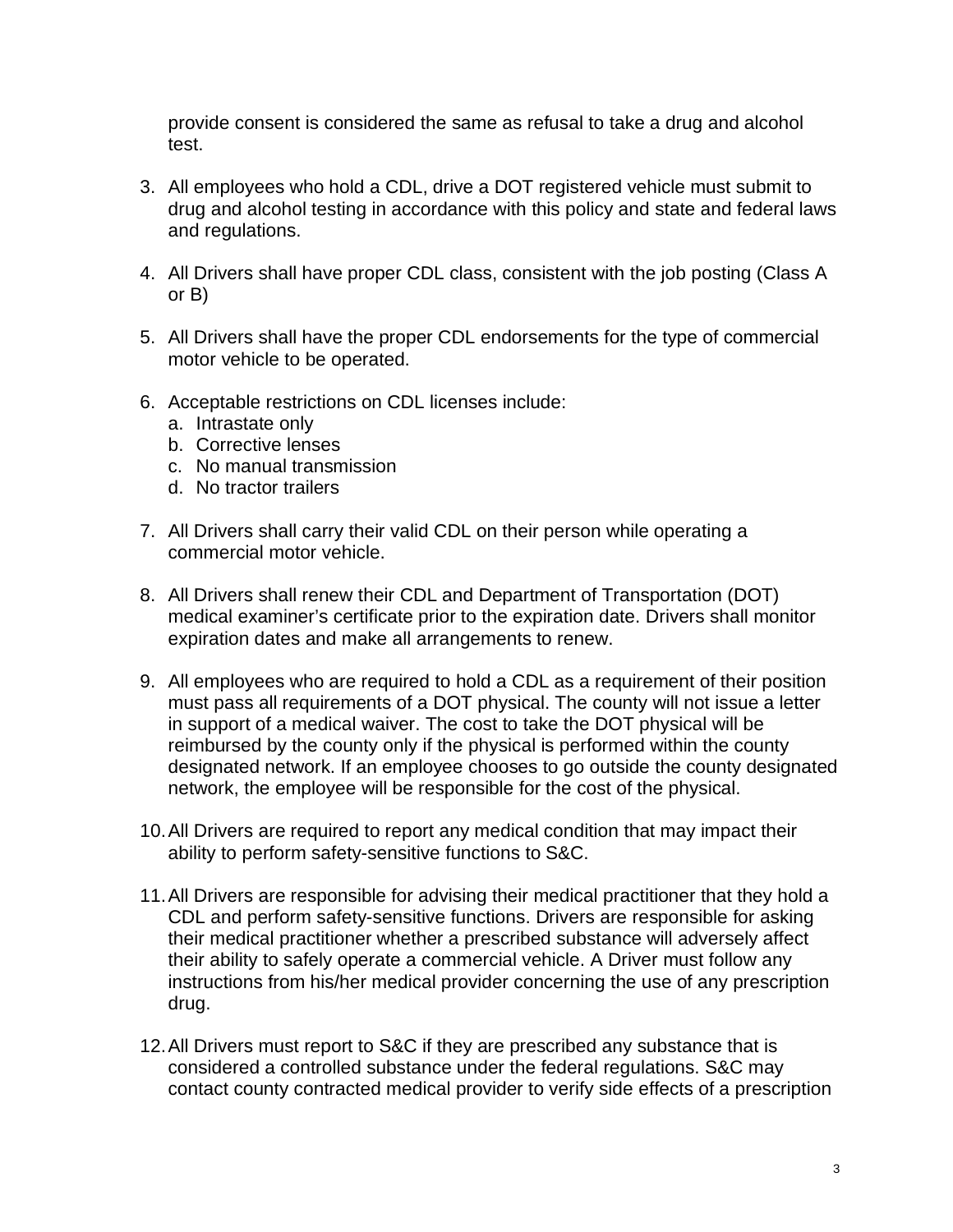drug. If a Driver uses any substance that adversely affects the ability to safely operate a vehicle or perform safety-sensitive functions, the Driver must notify S&C. Employees may be required to take leave or may be given a temporary reassignment that does not involve driving or safety-sensitive functions.

- 13.All Drivers shall notify their supervisor immediately when involved in a traffic accident while operating a commercial motor vehicle. Supervisors must immediately notify S&C of any accident involving a county employee driving a commercial motor vehicle.
- 14.All Drivers shall notify S&C of any traffic violation, excluding parking tickets, that are in personal vehicles within seven days of conviction. If the traffic violation is received while operating a county vehicle, Drivers will notify S&C no later than the following workday. DUI, DWI, and DWAI must be reported to S&C no later than the very next business day following the arrest for the offense. Drivers must pay all fines resulting from traffic violations, excluding fines for weight violations if the vehicle was loaded by the county.
- 15.All Drivers shall notify their supervisor if they have a second employer. All Drivers must report hours worked for other employers to their supervisor on a weekly basis.
- D. Prohibited Conduct
	- 1. The following conduct is prohibited.
		- a. Alcohol Use

No Driver shall report for duty or remain on duty requiring the performance of safety-sensitive functions while having an alcohol concentration of 0.02 or greater. No Driver shall use alcohol while performing safety-sensitive functions or while on-call to perform safety-sensitive functions. No Driver shall perform safety-sensitive functions within four hours after using alcohol. A Driver required to take a post-accident alcohol test shall not use alcohol until he/she undergoes the post-accident alcohol test.

b. Controlled Substance Use

No Driver shall report for duty or remain on duty requiring the performance of safety-sensitive functions when he/she uses any controlled substance, except when the use is pursuant to the instructions of a licensed medical practitioner, who has advised the Driver that the substance will not adversely affect the Driver's ability to safely operate a commercial motor vehicle and the prescription has been reported to S&C.

2. Consequences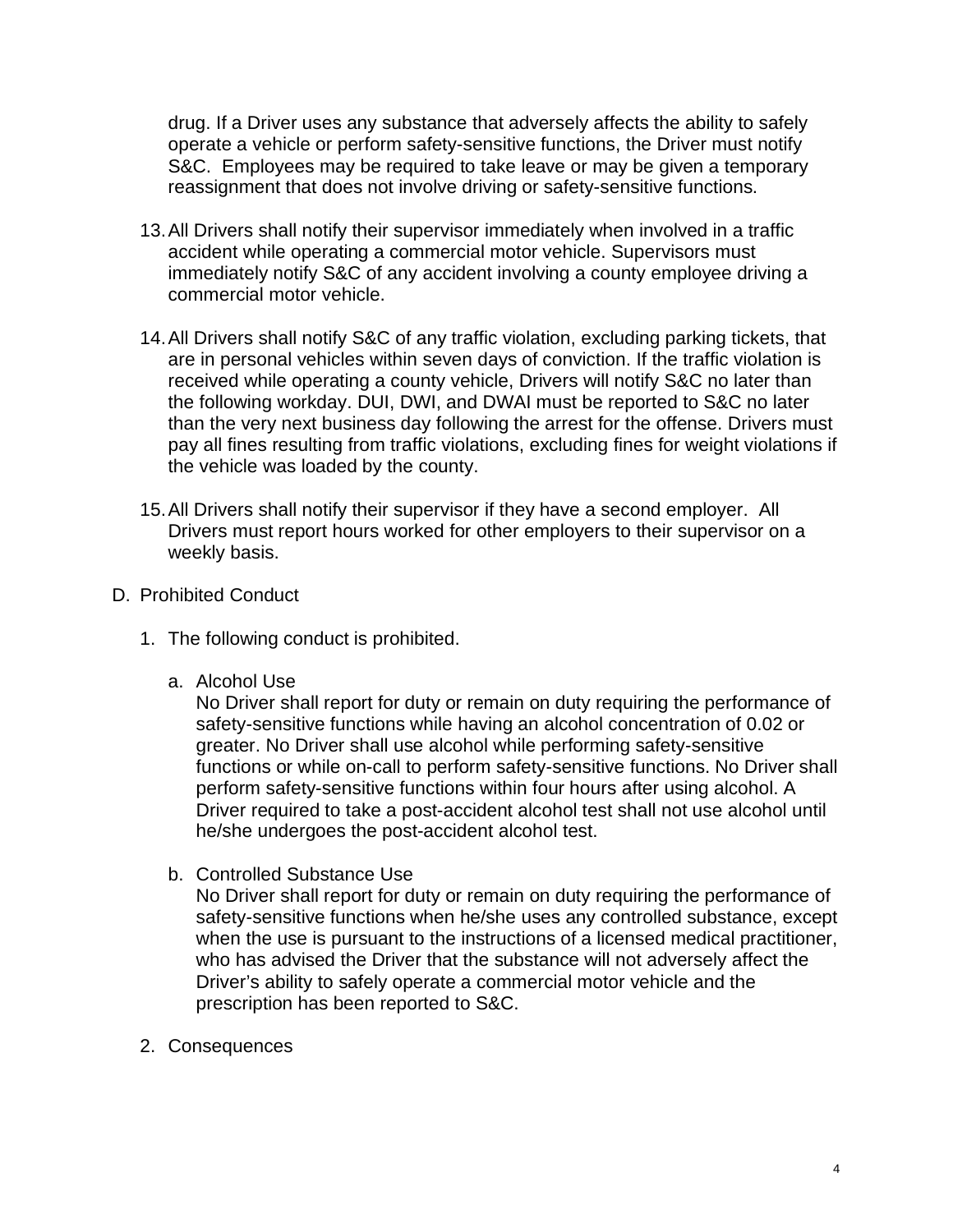- a. A Driver will be dismissed in accordance with the Jefferson County Personnel Rules for a confirmed positive drug test or blood alcohol level of 0.04 or above. Drivers that test positive due to refusal to test will be dismissed in accordance with the Jefferson County Personnel Rules.
- b. If the blood alcohol level is 0.02 or greater, but less than 0.04, the employee may not perform, nor be permitted to perform, any safety sensitive functions for at least 24 hours. The county shall take appropriate disciplinary action.
- E. Circumstances Where Testing Is Required
	- 1. There are five circumstances that require a drug and/or alcohol test:

Pre-Hire Post-Accident Reasonable Suspicion Random Follow-up and Return to Duty

- a. Pre-Hire Drug Testing
	- 1) Pre-Hire drug testing shall be conducted prior to a Driver's start day for all safety sensitive positions. The hiring unit shall provide instructions to the applicant prior to hire. A Driver must have a negative test result before beginning employment. To be hired, a Driver cannot be currently enrolled in the Return of Duty Process as a result of a previous employment.
	- 2) Current employees who obtain a CDL permit with the intention to perform safety-sensitive functions for the County must complete a Pre-Hire drug test and have a negative result prior to performing safety-sensitive functions.
- b. Post-Accident Testing
	- 1) A Driver who was performing a safety-sensitive function at the time of an accident must be tested as soon as practicable but, in all cases, no later than 8 hours after the accident for alcohol and no later than 32 hours after the accident for controlled substances if:
		- the accident involved a human fatality
		- the accident involved bodily injury with immediate medical treatment away from the scene; or
		- the accident involved disabling damage to any motor vehicle requiring tow away.
	- 2) The Driver must remain available for testing during this period or be deemed to have refused testing.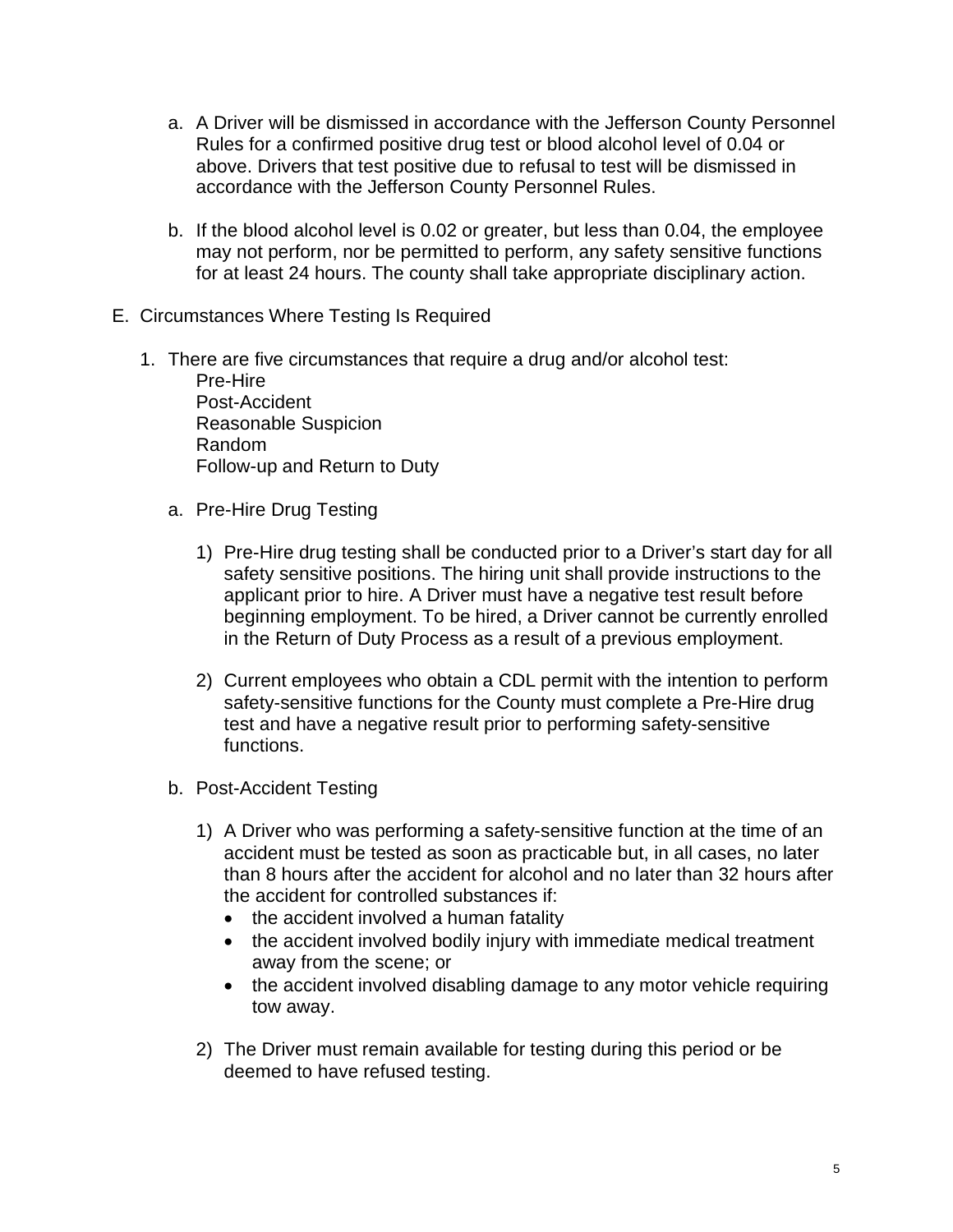- c. Reasonable Suspicion Testing
	- 1) A Driver shall submit to drug or alcohol testing when there is reasonable suspicion to believe that the Driver is under the influence of drugs or alcohol. The required observations shall be made by a supervisor or other person who is trained in accordance with federal regulations.
	- 2) The determination must be based on contemporaneous observations concerning the appearance, behavior, speech or body odors of the Driver or the actual possession of or use of alcohol or illegal drugs on the job. The person who makes the determination that reasonable suspicion exists shall not conduct the test.
	- 3) The Driver will be escorted to the medical provider for testing.
- d. Random Testing
	- 1) Random drug and alcohol testing shall be conducted on an unannounced basis in compliance with federal regulations. A random sample of all Drivers shall be selected each month by the county contracted medical review company. Individual Drivers may be tested more than once per year to compose the sample.
	- 2) Each month, S&C provides the medical review company with an updated list of all Drivers. The medical review company selects a random sample from that list and provides S&C with a list of Drivers to be tested. S&C prepares instructional envelopes containing the test/tests that are being required along with the testing location and authorization form signed by S&C and provides the envelope to the Drivers' supervisor.
	- 3) The supervisor determines when to provide the Driver with the testing instructional envelope. The envelope must be delivered to the Driver within the same month that it was drawn. Upon receipt of the instructional envelope, the Driver must go immediately to the county contracted medical provider to take the test/tests that are required.
- e. Follow-up and Return to Duty Testing
	- 1) Any Driver who has been required to or voluntarily undergoes rehabilitation for substance or alcohol abuse must submit to a controlled substance test and/or an alcohol test before returning to work. In addition, the Driver will be subject to follow-up testing not to exceed 60 months following the employee's return to work.
	- 2) All follow-up testing will be done at the county's direction and at the employee's expense.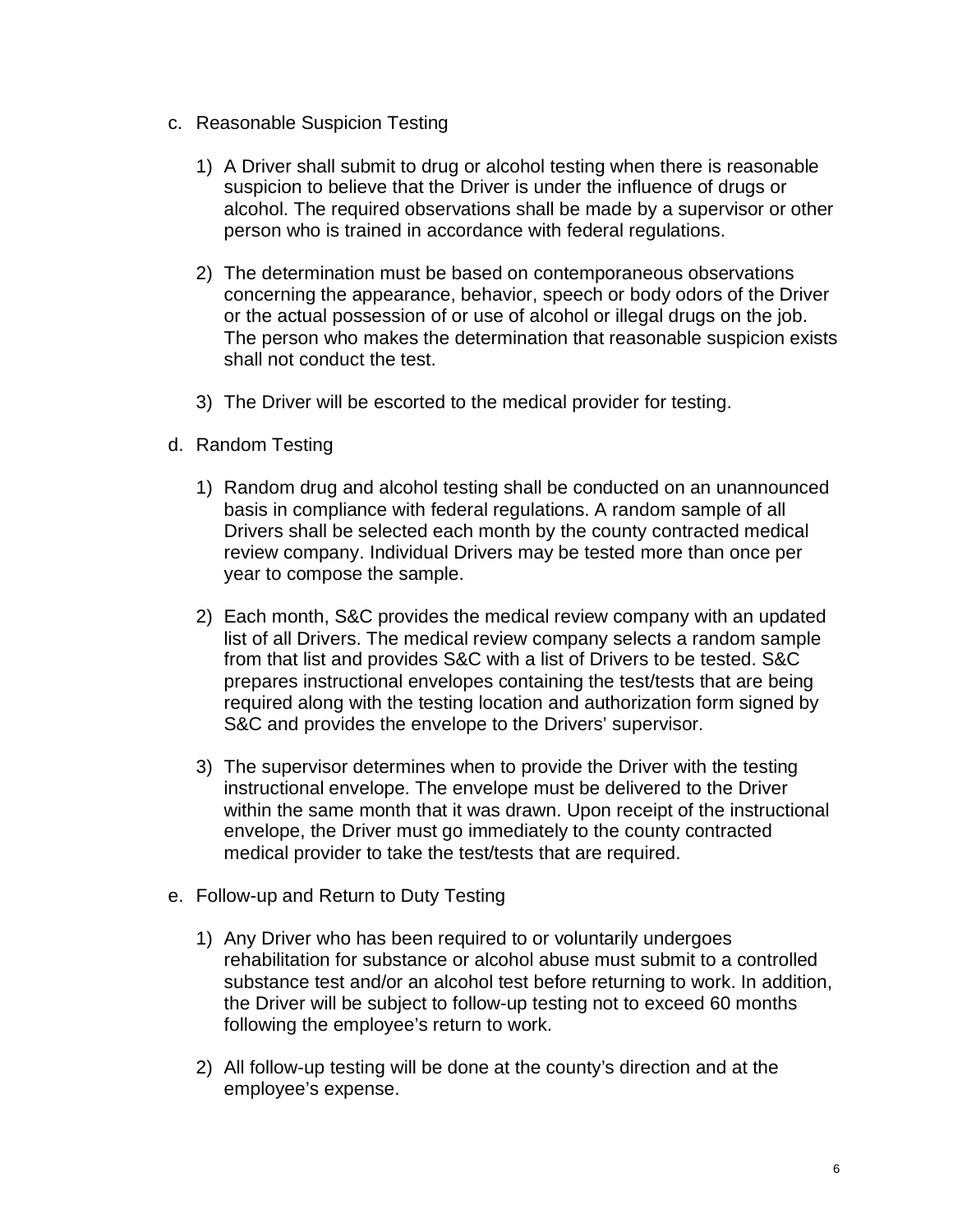- 3) The county may require follow-up testing as a condition of continued employment based on a Driver's admission or other evidence of drug or alcohol use.
- 4) Nothing in this policy prohibits the county from additional testing if the employee agrees to be tested.
- F. Testing Standards
	- 1. Drug and alcohol testing shall be administered by the Safety and Compliance Division (S&C).
		- a. Any questions about this policy can be directed to the Director of S&C.
		- b. Drivers will be provided educational materials that include an explanation of the effects of alcohol and controlled substances on an individual's health, work, and personal life; signs and symptoms of an alcohol or a controlled substance problem; and available methods of intervening when an alcohol or a controlled substances problem is suspected.
		- c. Testing is conducted by a SAMHSA certified lab provider.
		- d. A DOT qualified Medical Review Officer (MRO) will receive and verify all test results and maintain confidentiality of all records as required by law.

## 2. Drug tests

Drug tests are conducted to detect those substances identified in the federal regulations, including but not limited to: marijuana (THC metabolite), cocaine, amphetamines, opiates (including heroin), opioids, and phencyclidine (PCP). Drug testing is conducted by a split sample urine test.

3. Alcohol tests

Alcohol tests are conducted to detect blood alcohol concentration of 0.02 or greater as indicated by an alcohol breath test. If the alcohol test result is 0.02 or greater, a second or confirmation test should be conducted after a 15-minute waiting period (and not more than 45 minutes after the first test). Any result less than 0.02 alcohol concentration is considered a negative test.

4. Test results

The county contracted medical provider collects urine for drug tests and conducts the alcohol test. The county contracted medical review company will email negative test results to the S&C. The county contracted medical review company will contact the Driver directly in the event of a positive test result. The medical review company will attempt to identify a reason for the positive test result. If the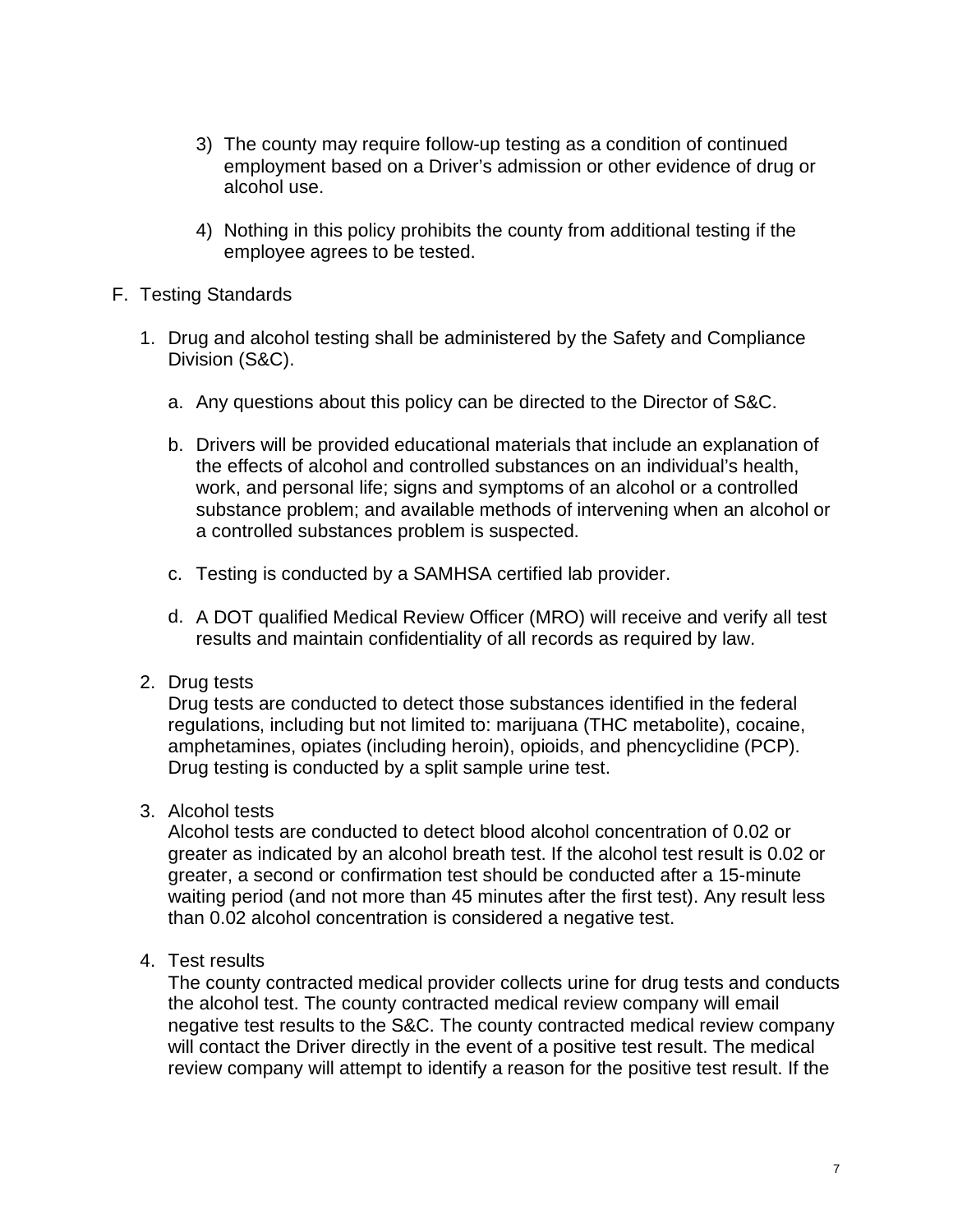medical review company cannot identify a "legal" reason for the positive test result, the medical review officer will notify S&C of the positive test result.

5. Second sample testing

The Driver has 72 hours after being informed of a verified positive test by the MRO to request a test of the split sample. The request must be made to the MRO, and the employer must ensure the test is conducted. The Driver must pay cash to have the sample tested. If the split sample results are negative, S&C will reimburse test cost and the Driver will be reinstated.

6. Refusal

Any Driver that refuses to be tested for drugs and/or alcohol will be considered a confirmed positive and will be terminated.

- G. Self-Admission of Alcohol and Drug Use
	- 1. A Driver may voluntarily admit to drug or alcohol abuse and may not be disciplined based solely on the admission if:
		- a. The admission is not made to avoid required testing, as determined by S&C;
		- b. The Driver has participated in or agrees to participate in evaluation and treatment;
		- c. The Driver refrains from performing a safety-sensitive function until S&C is satisfied that the Driver has been evaluated and has successfully completed education or treatment requirements; and
		- d. The Driver signs a release of information that will enable the county to receive the results of the evaluation, treatment recommendations, and information related to the employee's completion of any program or treatment.
	- 2. The Driver may be subject to disciplinary action, including dismissal, for any other reason, even if that reason is related to the person's use or possession of drugs or alcohol. The employee is responsible for applying for and obtaining any necessary leave under the Jefferson County Personnel Rules. Employees may be dismissed or separated if leave is not available or not approved.
	- 3. A Driver must contact a Substance Abuse Professional as required by federal regulations within five calendar days of the admission and enter a treatment program as soon as practical. S&C will maintain a list of certified Substance Abuse Professionals. Certified Substance Abuse Professionals may not be covered by insurance, and the employee is responsible for all associated costs. Written certification from the Substance Abuse Professional must be submitted to S&C. The certification must indicate the treatment program and the time frame for successful completion. Following the successful completion of the treatment